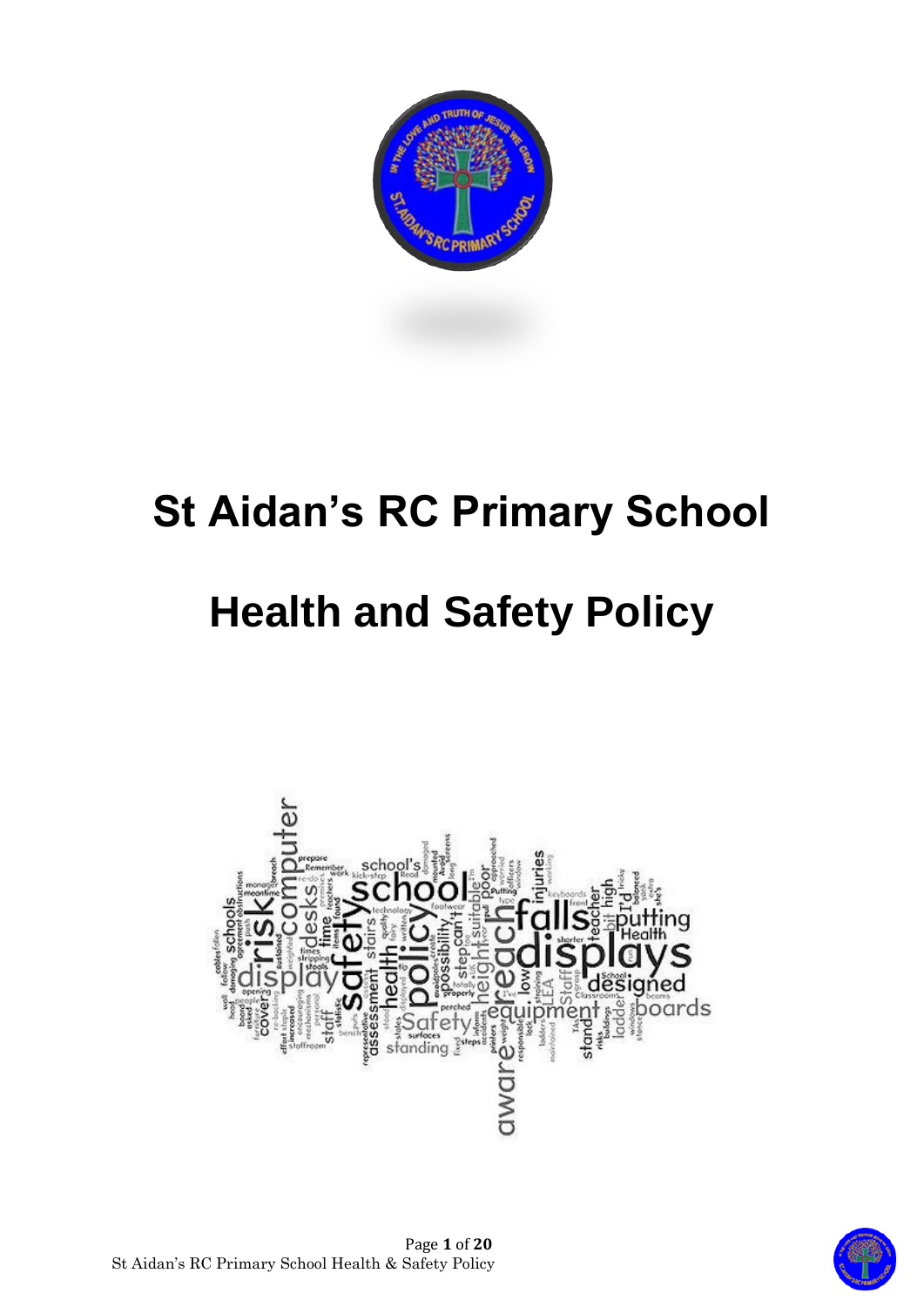# **Contents**

| <b>SECTION A</b>                                                           | $\sqrt{3}$ |
|----------------------------------------------------------------------------|------------|
| <b>General Statement of Policy</b>                                         | $\sqrt{3}$ |
| <b>SECTION B</b>                                                           | 5          |
| <b>Safety Organisation</b>                                                 | 5          |
| <b>Roles and Responsibilities</b>                                          | 6          |
| <b>SECTION C</b>                                                           | 11         |
| <b>Arrangements</b>                                                        | 11         |
| The Management of Health and Safety                                        | 11         |
| <b>General Arrangements</b>                                                | 11         |
| <b>Accidents, Near Misses, Violent Incidents</b>                           | 12         |
| <b>First Aid Arrangements</b>                                              | 14         |
| <b>Health Matters</b>                                                      | 14         |
| <b>Building, Site Maintenance and Commissioning Services Independently</b> | 15         |
| <b>Maintenance and Testing of Equipment</b>                                | 16         |
| <b>Fire Safety and Emergencies</b>                                         | 16         |
| Safeguarding                                                               | 17         |
| <b>Risk Assessment</b>                                                     | 17         |
| <b>Manual Handling</b>                                                     | 18         |
| <b>Display Screen Equipment</b>                                            | 18         |
| <b>Machinery and Work Equipment</b>                                        | $18\,$     |
| <b>Educational Visits</b>                                                  | 18         |
| <b>Information and Training</b>                                            | 19         |
| <b>Personal Protective Equipment (PPE)</b>                                 | 20         |
| <b>Subject Areas</b>                                                       | $20\,$     |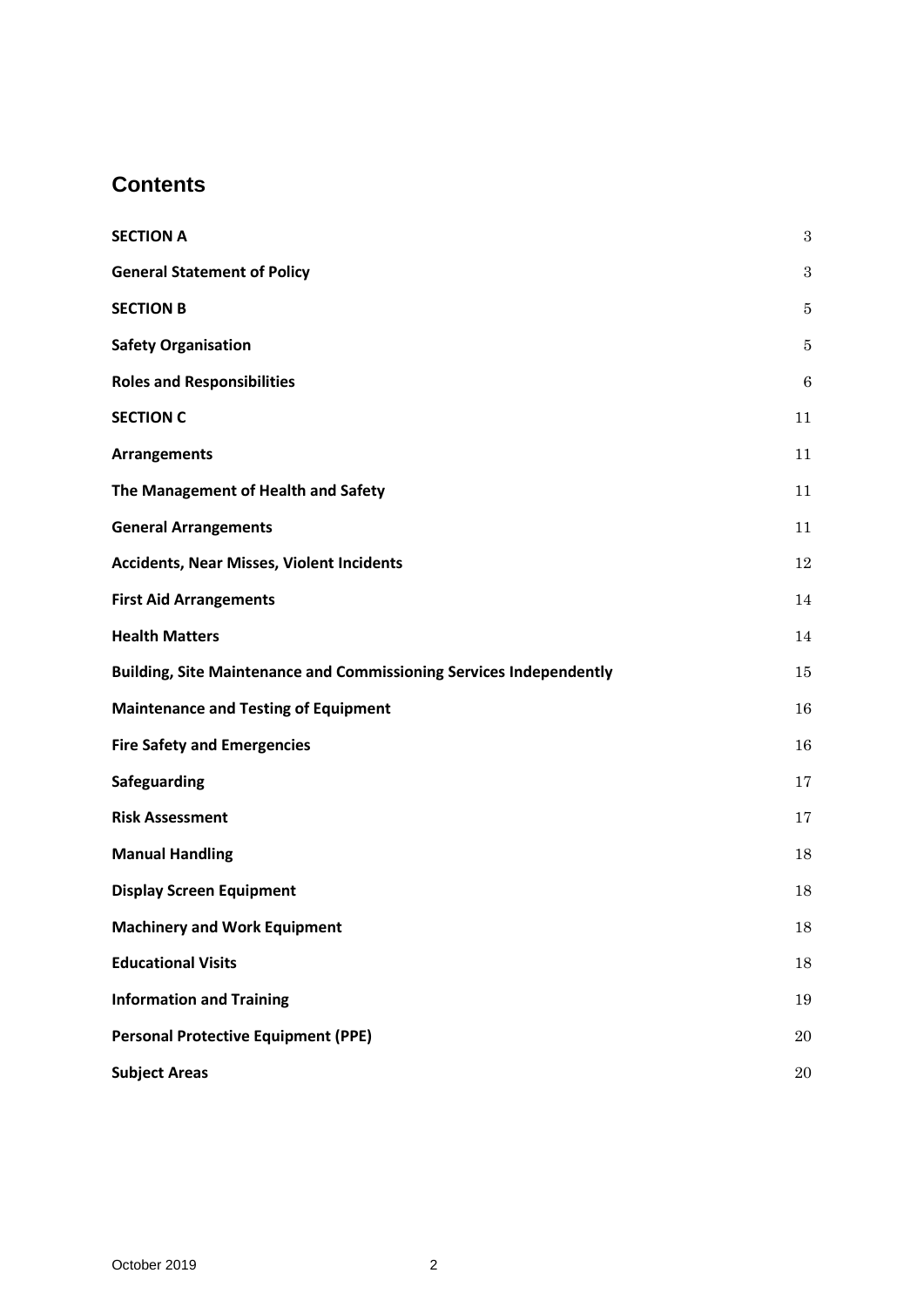# <span id="page-2-1"></span><span id="page-2-0"></span>**SECTION A General Statement of Policy**

The health and safety of both staff and students has always been of paramount importance to the Governing Body. Under the Local Management of Schools framework, the Governors of the school share the responsibility for health and safety with the Local Authority (LA) which is Northumberland County Council (NCC).

The Governing Body fulfils many of the functions of the employer and has significant responsibility for the day to day running of the school and the management of the delegated budget. The Headteacher is responsible for discipline and internal organisation of the school, and for the safe conduct of the staff and students and all school related activities. NCC provides specialist advice in relation to safety matters and many of the services requiring technical expertise.

The Health and Safety at Work Act requires an employer to publish a Health and Safety Policy setting out the employers' statement of intent, management organisation and detailed arrangements with regard to health and safety. The policy must be brought to the attention of each employee.

In order to comply with this requirement, the NCC Health and Safety Policy Statement and the Schools' Health and Safety Manual (SHSM) is provided, along with several other supporting policy documents. However, due to the differences in the internal management and organisation of schools, the SHSM is designed to provide generic advice. In view of this, the school's own health and safety policy has been devised to provide details of the specific arrangements in place within the school. For ease, the school policy is cross referenced with the SHSM.

In order to issue this policy, many members of staff have already undertaken much work, and the Governors wish to acknowledge their appreciation of these contributions. Clearly, the maintenance of a detailed policy will require a continuing commitment from staff and an annual review of the policy is carried out. Further contributions or suggestions from members of staff would be most welcome.

In partnership with NCC, the Governing Body recognises its responsibility to provide a safe and healthy environment for staff, students, contractors and visitors to the premises and will take all reasonably practicable steps to fulfil this responsibility. Such matters include:

- a safe place of work and a safe working environment
- safe plant and equipment
- safe systems of work
- safe access to and egress from places of work
- the assessment of all significant risks associated with work processes, and the adoption of appropriate precautions
- the provision of adequate information, instruction, training and supervision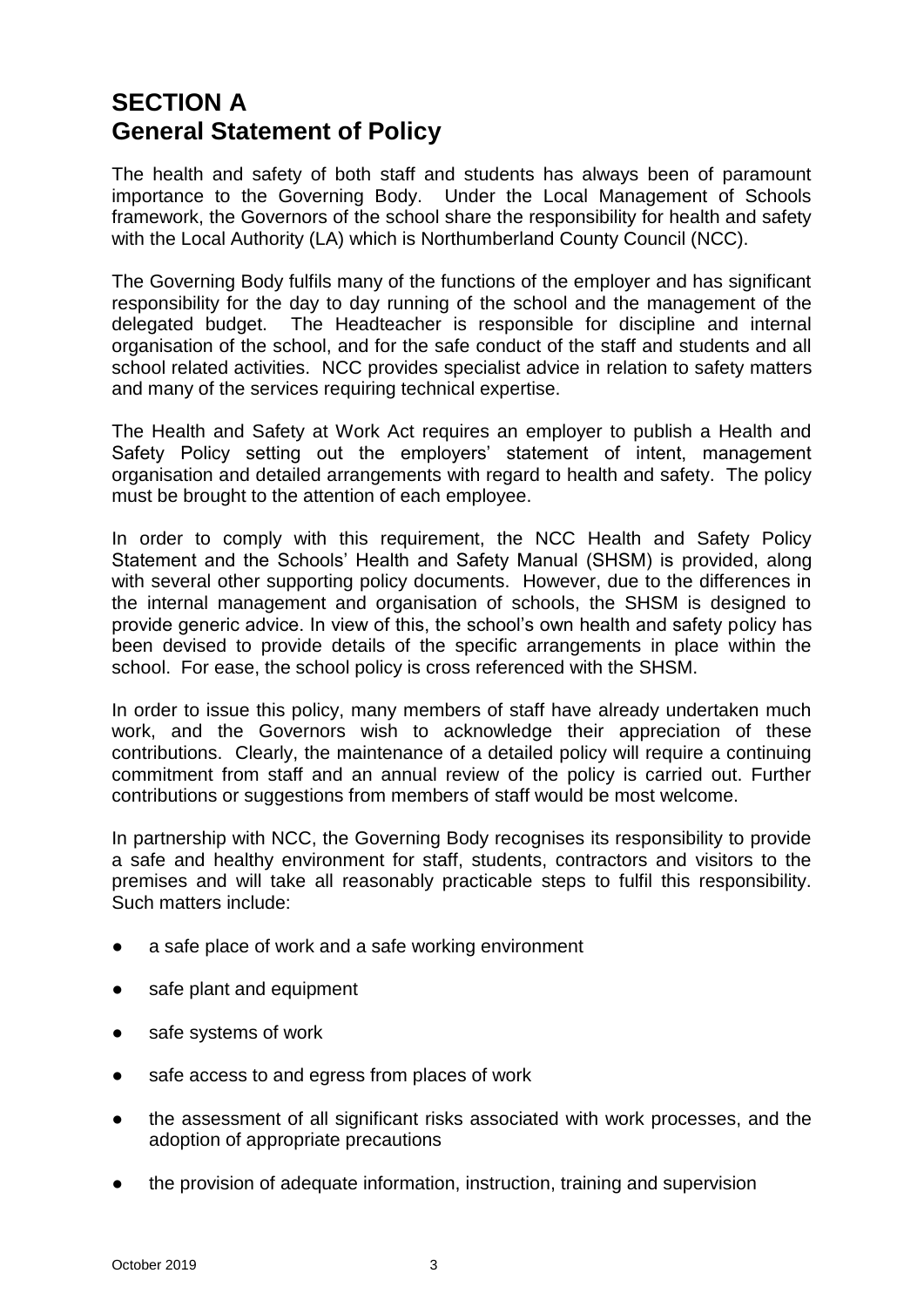- adequate consultation with staff on all matters relating to health and safety, and the fostering of a positive safety culture in the school
- keeping abreast of legislation by obtaining advice from NCC and through persons competent in health and safety matters
- a written system of safety management which includes:
	- the identification of needs and objectives, in order of priority
	- the allocation of appropriate funds
	- the integration of health and safety planning within the School Development Plan
	- the regular monitoring of progress and safety performance, to be used in the planning process
	- an annual review of the safety policy
	- the inclusion of health and safety on the agenda of Governing Body meetings, at least annually.
	- the inclusion of health and safety as a standing agenda item at regular staff meetings.

A Howe Chair of Governors Date 28.1.20.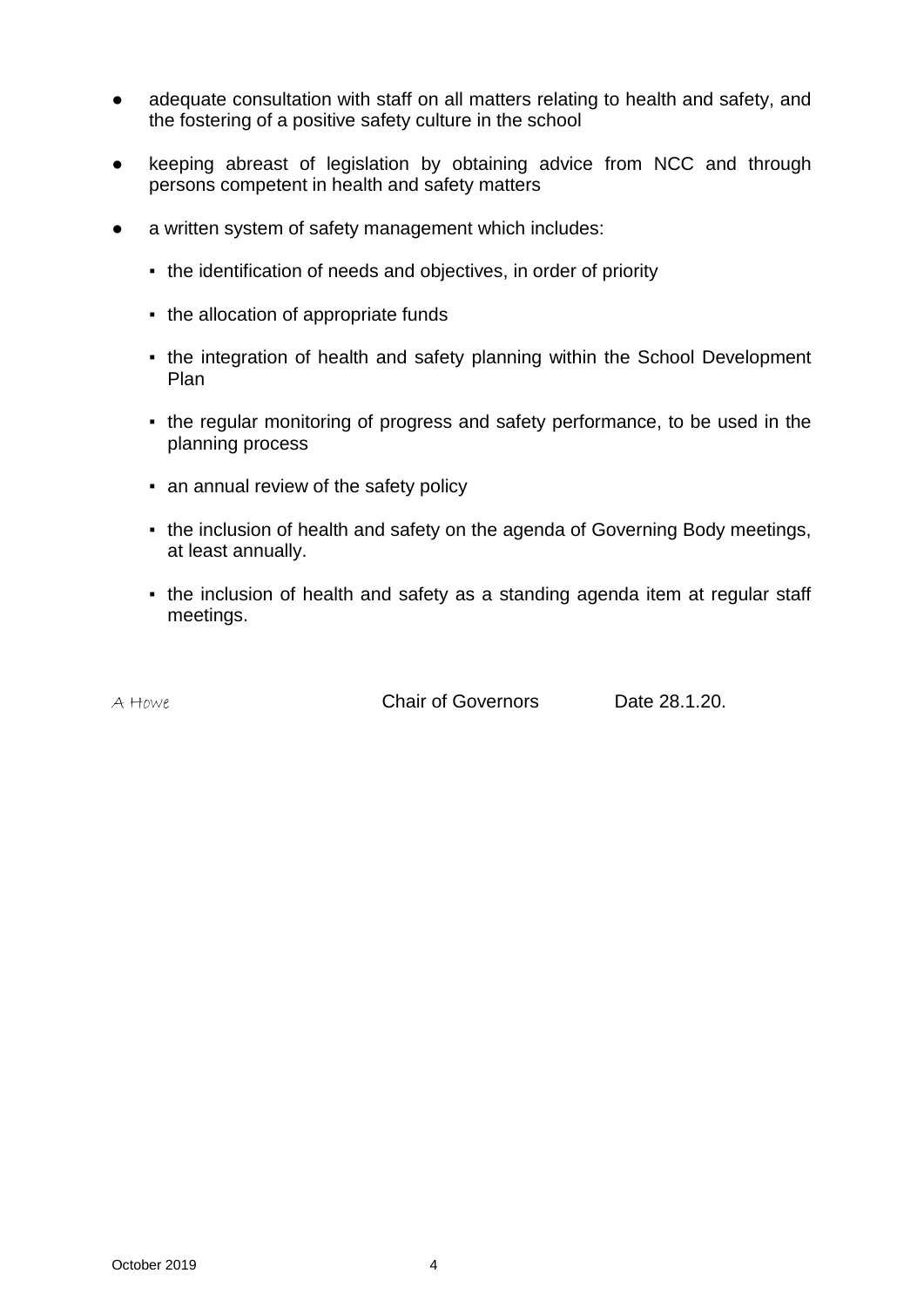# <span id="page-4-1"></span><span id="page-4-0"></span>**SECTION B Safety Organisation**

Key roles within the school are identified below:

| <b>Title</b>                                                                | <b>Name</b>                                               |
|-----------------------------------------------------------------------------|-----------------------------------------------------------|
| <b>Chair of Governors</b>                                                   | Miss A Howe                                               |
| <b>Vice Chair</b>                                                           | Mrs M Owen                                                |
| Governor with Safety Responsibilities                                       | Miss A Howe                                               |
| Headteacher                                                                 | Mrs S Leslie                                              |
| Deputy Headteacher                                                          | Mr M Moran                                                |
| <b>School Safety Coordinator</b>                                            | Mrs S Leslie                                              |
| Subject Coordinators (and<br>of<br>areas<br>responsibility, if not obvious) | See School Handbook                                       |
| Coordinator - COSHH                                                         | Mr P Trewick                                              |
| Coordinator - Manual Handling                                               | Mr P Trewick                                              |
| Coordinator – Fire and Emergency                                            | Mrs S Leslie                                              |
| Coordinator - First Aid                                                     | Mrs S Leslie                                              |
| <b>Medication Coordinator</b>                                               | Mrs Leslie                                                |
| Caretaker                                                                   | Mr P Trewick                                              |
| Kitchen Manager                                                             | Mrs D Bailes                                              |
| Educational Visit Coordinator (EVC)                                         | Mrs S Leslie                                              |
| Designated Safeguarding Officer(s)                                          | Mrs S Leslie, Mr M Moran, Mrs S Hooper<br>and Mrs J Teer. |
| Membership of the Safety Management<br>Team                                 | <b>Premises Committee</b>                                 |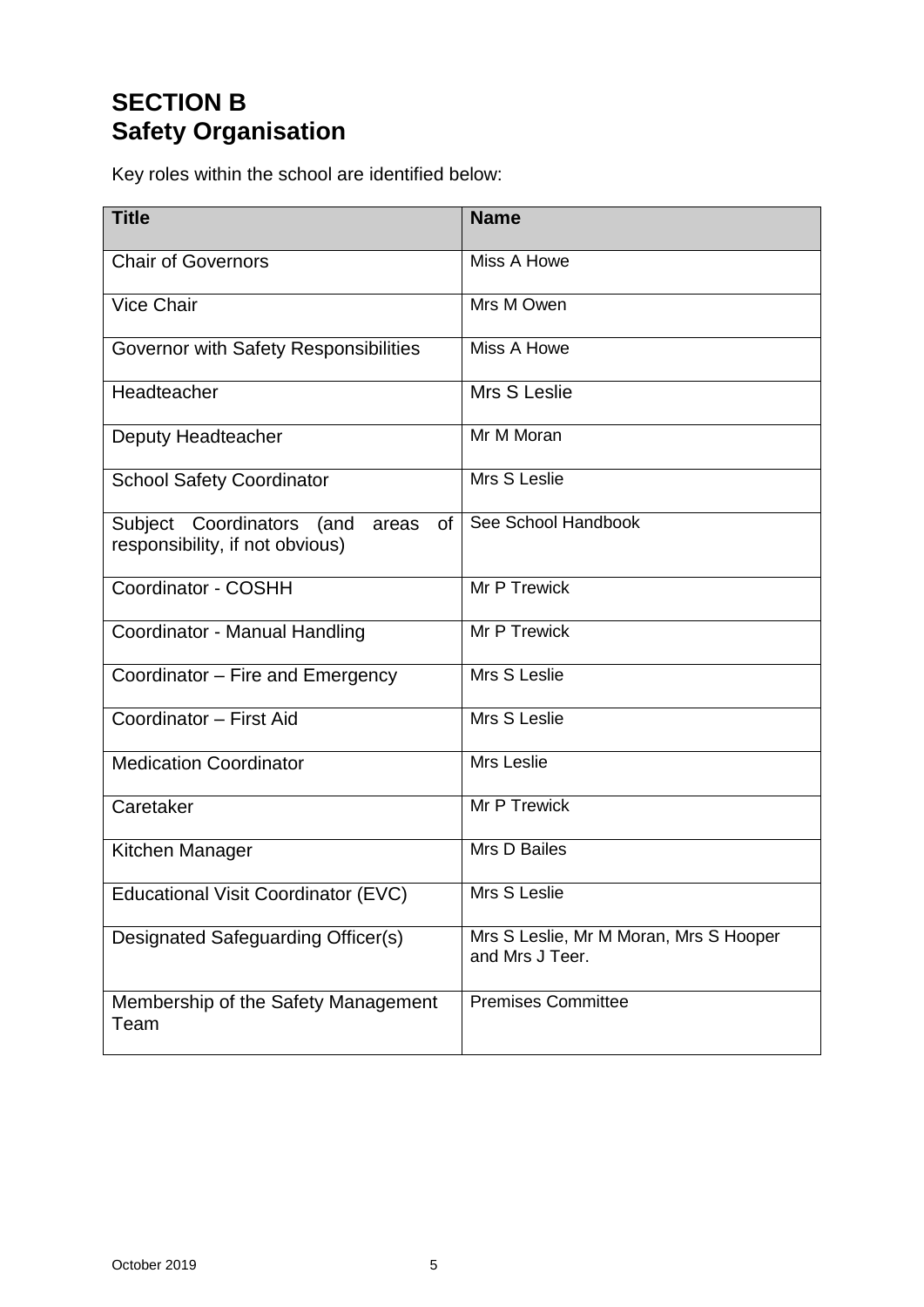## <span id="page-5-0"></span>**Roles and Responsibilities**

*(see Section D of SHSM)*

Further, more detailed information, regarding roles and responsibilities can be found in 'Section D - Organisation' of the SHSM. Responsibilities of additional roles in schools, such as Senior Technicians and Safety Representatives, should be added if appropriate. The roles and responsibilities of corporate services such as Occupational Health and the Corporate Health and Safety Team can also be included.

#### **School Governors**

The Chair of the governing body should take steps to discharge their own responsibilities for health and safety performance in school. Details of the responsibilities of governing bodies in relation to NCC is given in section 'E1 - Safety Management' of SHSM. However, some of the principle responsibilities are given below:

- Ensure that Headteachers have made adequate arrangements to discharge their responsibilities for health and safety within the school as detailed below.
- Take an active role in the development of the health and safety policy for the school that reflects local procedures and policies.
- In conjunction with the Headteacher, provide a monitoring role for the school for health and safety performance. Any inspection reports should contain the following:
	- action allocated to individuals who are responsible for the function
	- · time limits set for action
	- remedial action to deal with the problems identified
	- · identification of any long term action required in order to address underlying causes of problems
- Ensuring that health and safety issues are covered at meetings of governing bodies, either through a special meeting or a standard agenda item. This should include discussion of any safety reports or information issued to the Headteacher by the County Council.
- To provide information to NCC on Health and Safety matters when requested.
- To ensure adequate resources are given to safety issues.
- To review performance periodically.
- To ensure that safety training is given priority for both governors and staff.
- To ensure that the protocols detailed in section E3 are followed.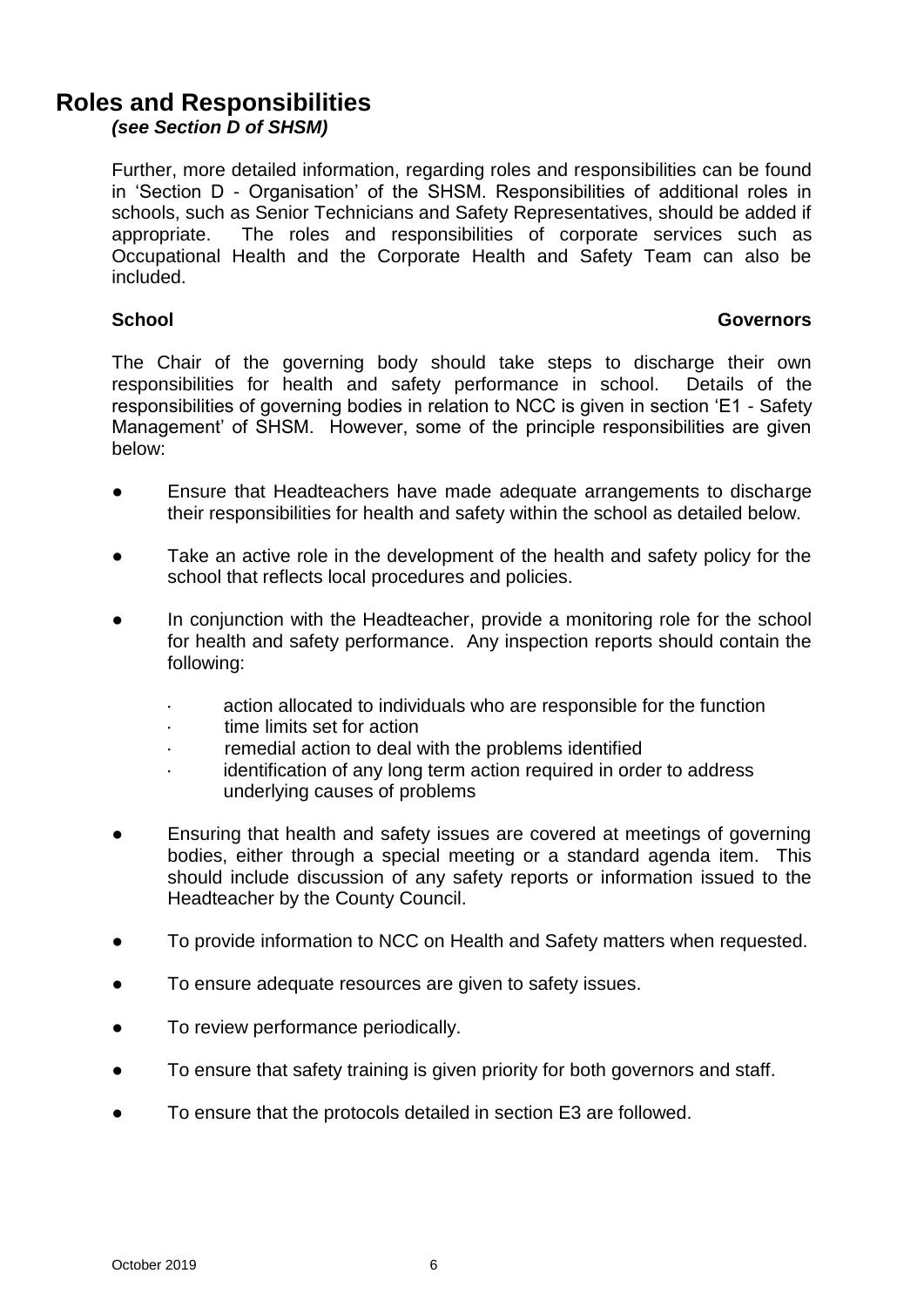#### **Headteacher**

#### *(The following points are a summary; full details of roles and responsibilities can be found in Section D of SHSM)*

The Headteacher is responsible for the effective day-to-day management of school activities, including the safe conduct of staff and students. Assistance in this task is provided through the delegation of specific duties to those staff who comprise the management team, such as Deputy Heads, Department Heads and the Site Manager, where appointed.

The Headteacher, assisted by the management team, is required to:

- Establish a structured system of safety management, in accordance with NCC guidance and the Schools' Health and Safety Policy Manual. This should be designed to identify safety requirements and objectives and set out clear priorities which are incorporated into the school budget planning process and, where appropriate, the School Development Plan.
- monitor and review safety performance regularly, and identify future needs in order to aid the planning process.
- implement a system for safeguarding all persons either on the premises, or involved in school activities, from risks which are reasonably foreseeable
- coordinate any necessary safety arrangements with any contractors working on the site
- implement such procedures as are necessary to comply with all health and safety legislation, in accordance with NCC guidance
- provide regular reports on significant issues and general progress to the Governing Body
- foster the growth of a positive safety culture, in which all the staff share the aim of continuous improvement in health and safety.

#### **The Deputy Headteacher/SMT**

The School Management Team is assigned specific duties to assist the Head in the day-to-day management of the school, and deputise for the Head during any period of absence.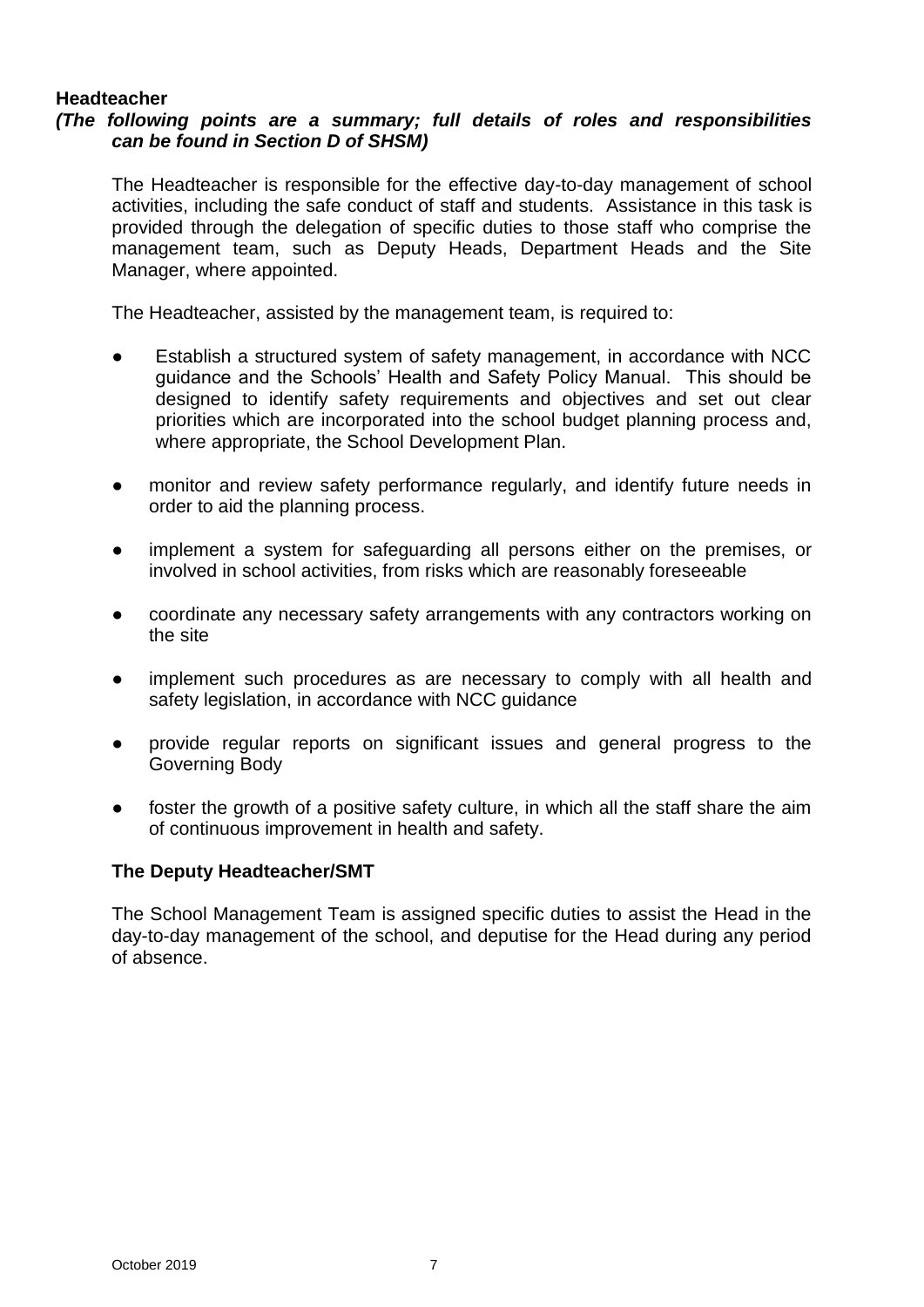#### **School Safety Coordinator**

The Head teacher may delegate certain responsibilities to the Safety Coordinator in part or in full:

- To assist the Head teacher to annually review the schools Health and Safety Policy and arrangements.
- To ensure that members of staff are aware of, and have access, to the schools Health and Safety Policy.
- To ensure new or temporary staff are informed of their Health and Safety responsibilities and duties and that they are provided with the necessary information, documentation and support to allow them to carry out their duties safely.
- To liaise with the Head teacher and, where appropriate seek further advice on the implications of safety legislation, codes of practice and approved safe working procedures.
- The health and safety aspects, affecting the design and layout of new and reorganised working areas.
- The health and safety aspects of new plant, equipment and personal protective clothing.
- To ensure that periodic inspections of the premises, plant, tools, equipment and work activities are completed by departmental manager , reporting to the head teacher and other managers who have responsibilities for actioning health and safety reports.
- To assist management with the preparation of departmental safe working procedures and safety rules.
- To liaise, where appropriate, with NCC Health and Safety Advisors, Health and Safety Executive (HSE) Inspectors, Fire Safety Officers and Environmental Health Officers.

#### **Subject Coordinators** *(detailed information provided in Section D)*

The Subject Coordinator is responsible to the Headteacher for the safe management of the subject and for implementing specific school health and safety procedures relating to the subject area.

The Subject Coordinator will identify clear short and long term priorities of the Department/Subject with regard to health and safety and provide this information to the Headteacher so that it may be included in the normal budget planning arrangements.

The Subject Coordinator will maintain a permanent file of safety publications and guidance issued by the LA, or any other relevant bodies or professional associations,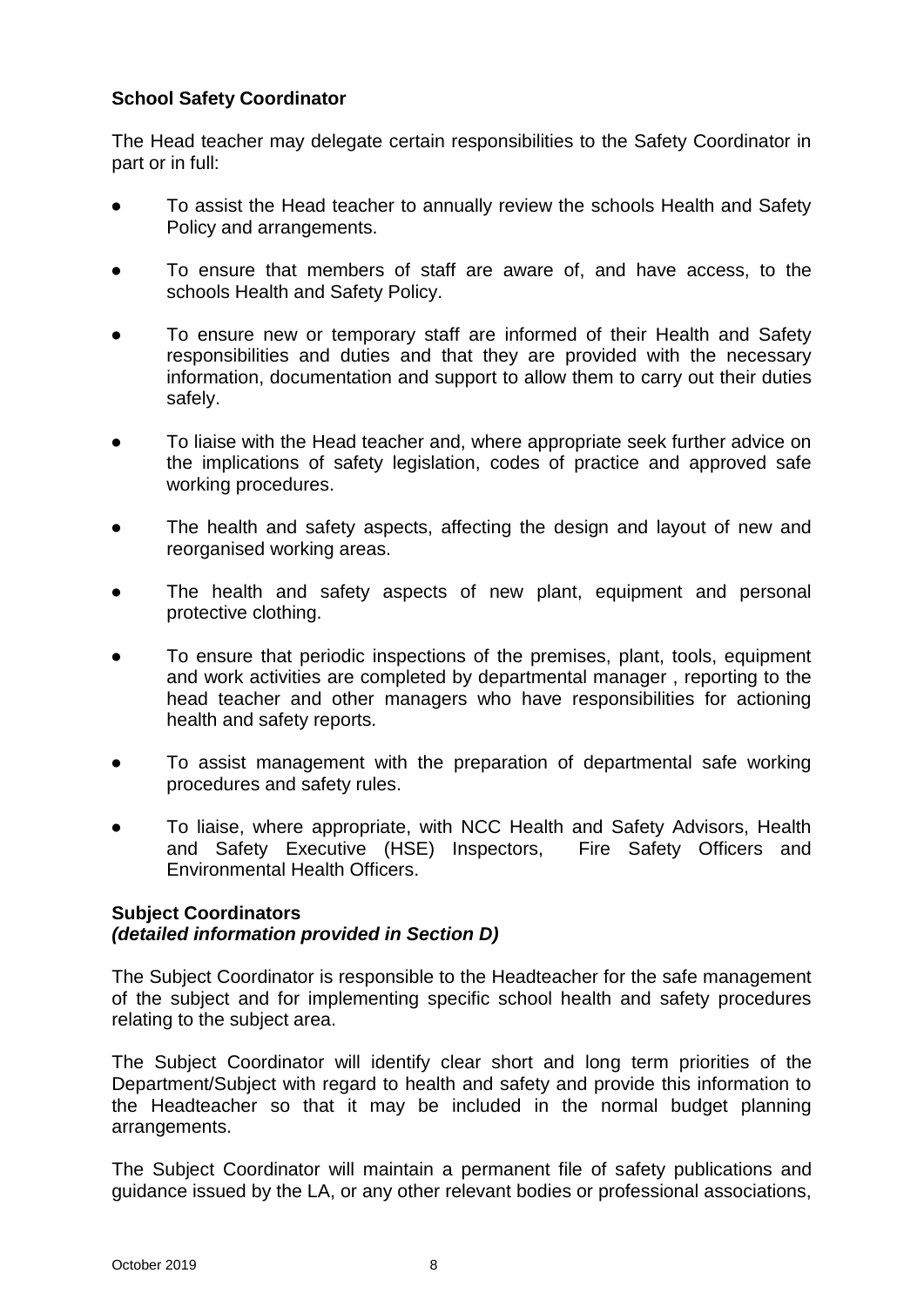relevant to the subject. They will ensure that it is freely accessible to all relevant staff, and that all subsequent additions are brought to the attention of such staff, and added to the file, as appropriate. The Subject Coordinator will assist in the fostering of a positive safety culture within their subject area.

The Subject Coordinator will make appropriate arrangements for the periodic monitoring of safety standards, arrangements and progress towards identified objectives. They will report the results to the Headteacher, for incorporation in the regular review of safety matters and inclusion, where appropriate, in the School Development Plan and/or budget planning.

#### **Kitchen Manager**

Kitchen Managers are directly responsible to the Headteacher for the safe organisation and work of the school kitchen, for reporting accidents, defects to the building or kitchen equipment and any other relevant matter to the Headteacher.

NCC Education and Skills School Meals Team support St Aidan's in managing their catering activities. This service includes the provision of support to kitchen staff, training and key health and safety documentation as well as advice on menus, ensuring they meet the government's nutritional standards.

The Headteacher and Catering Manager liaise with the School Meals Team to coordinate any necessary safety arrangements and in matters related to the management of the building in general.

In all school managed services, it is the responsibility of the governing body to develop appropriate **procedures to maintain effective Health and Safety compliance.**

#### **Site Managers, Caretakers and Cleaners in Charge**

The caretaker is responsible to the Headteacher for the safe organisation and work of the service, and, as Head of a 'Service Department', for fulfilling all those functions listed under 'Head of Department', with respect to caretaking and cleaning staff.

These staff are responsible for reporting accidents, defects to the building or their equipment, and any other relevant matters to the Headteacher.

NCC Facilities Team support St Aidan's in managing their caretaking and cleaning activities. This service includes the provision of support to caretaking and cleaning staff, training and key health and safety documentation, with regular monitoring visits and an annual audit.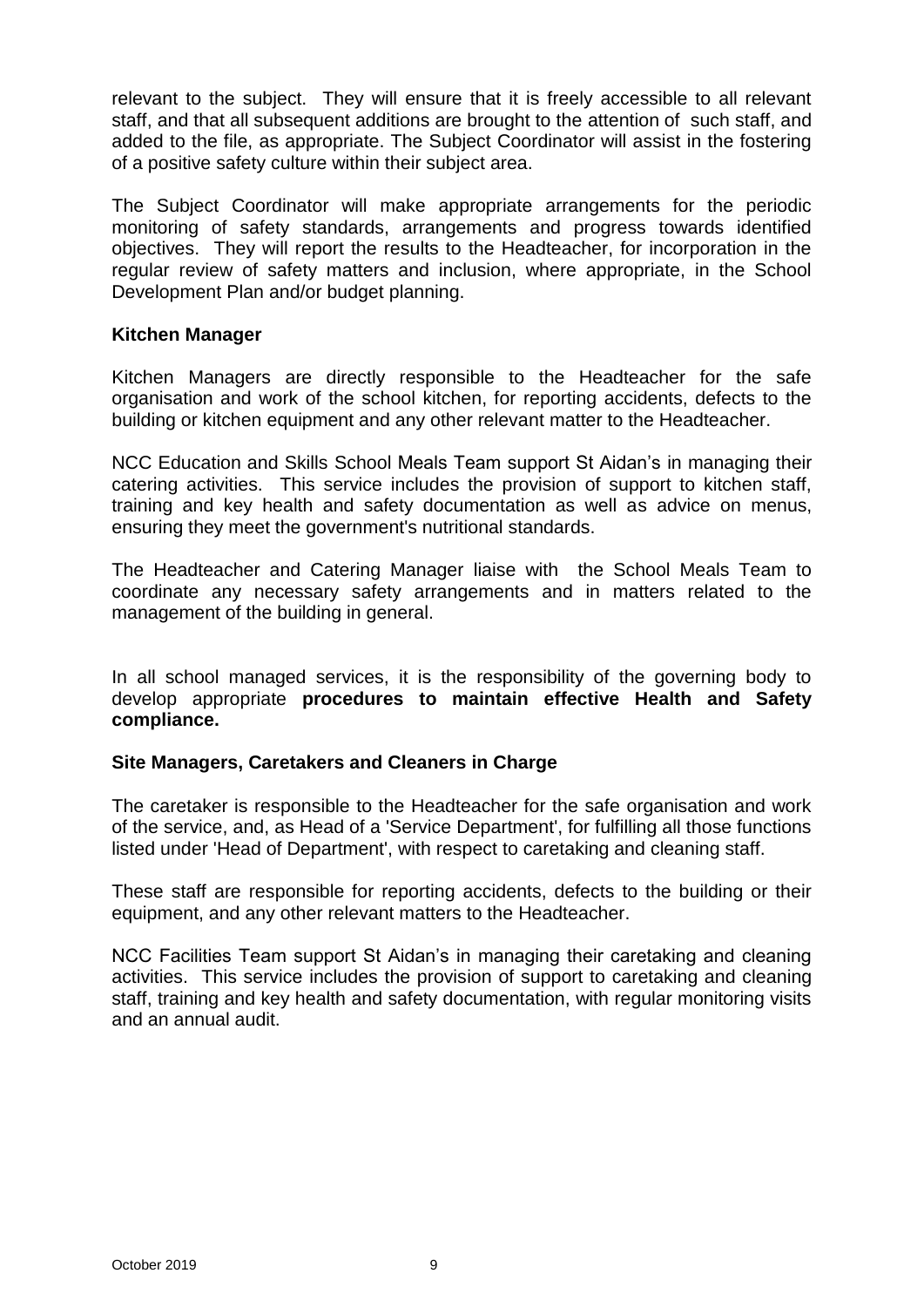#### **All Staff**

All staff have a duty to take reasonable care of themselves and other persons who may be affected by their acts or omissions at work. Individuals also have a duty to cooperate with managers in order that the employer can fulfil it's statutory duties. The Health and Safety at Work Act also makes reckless interference with or misuse of anything provided in the interest of health, safety or welfare an offence.

Health and safety legislation requires all staff to use all materials, equipment and facilities in accordance with the information, instruction and training which they have received. Furthermore, staff must observe site safety rules and all instructions on health and safety issued by the Headteacher, Subject Coordinator or any other person delegated to be responsible for a relevant aspect of safety. Individuals must also assist Officers of the County Council and Inspectors of the Health and Safety Executive in their inspections and investigations

Staff must report immediately to their line manager any:

- serious and immediate danger to health and safety, including any defects relating to facilities or equipment
- matter which they, taking into account their instruction and training, would reasonably consider represents a shortcoming in the protective arrangements for health and safety
- accident, near miss, violent incident or hazard, ensuring that an appropriate report form is completed

#### **Pupils**

Pupils, in accordance with their age and aptitude, are expected to:

- Exercise personal responsibility for the health and safety of themselves and others.
- Observe standards of dress consistent with safety and/or hygiene.
- Observe all the health and safety rules of the school and in particular the instructions of staff in an emergency situation.
- Not wilfully misuse, neglect or interfere with things provided for their health and safety,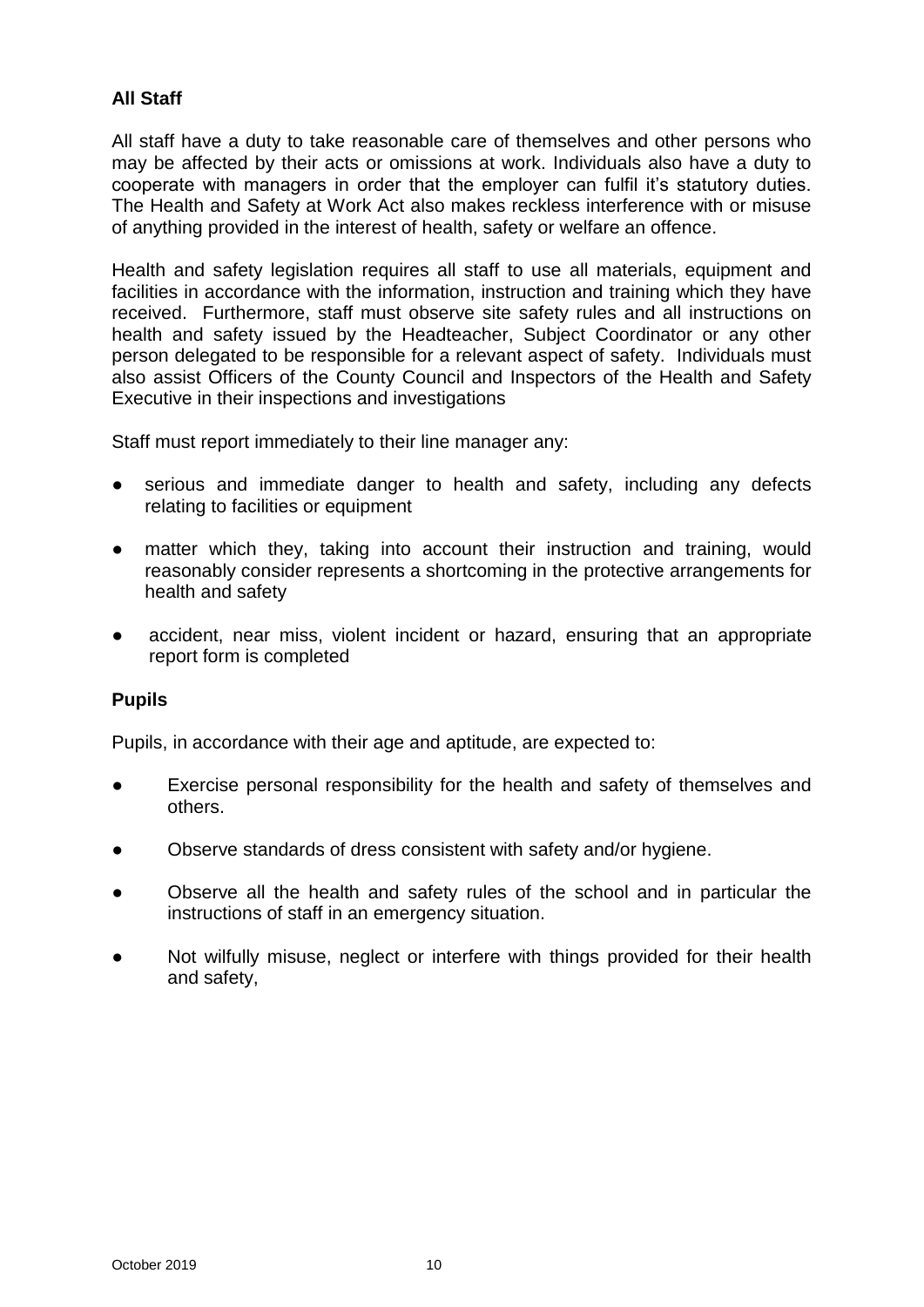# <span id="page-10-1"></span><span id="page-10-0"></span>**SECTION C Arrangements**

#### <span id="page-10-2"></span>**The Management of Health and Safety** *(Section B and E1 of SHSM)*

The Management of Health and Safety at Work Regulations require that a thorough and modern system of safety management is adopted as described in the NCC Health and Safety Policy Statement (Section B of the *SHSM*.). Detailed arrangements and responsibilities of schools are provided in section E1 of the SHSM. All Headteachers and Governors should be aware of the content of this section and should document arrangements for fulfilling these duties within this policy.

### <span id="page-10-3"></span>**General Arrangements**

The arrangements set out in Sections E to L of the *SHSM* remain in effect. The purpose of this section is to amplify those arrangements with the inclusion of specific details and, where necessary, identify responsible individuals. This clearly explains how the matter in question is managed within the school. It also provides an opportunity to include individual topics which do not appear in the *SHSM*, so that over a period of time this section may develop into a comprehensive and valuable resource.

Over the course of time circumstances may change. It is, therefore, important that these arrangements are reviewed so as to remain fully up to date.

#### **Meetings of the Safety Management Team**

*Purpose of Meetings:*

- To direct and coordinate the necessary planning for health and safety, and to draft the School's Safety Policy
- To review, prioritise and direct safety initiatives arising from:
	- plans submitted by departments and/or coordinators
	- reports concerning safety inspections, accident reports and other means of monitoring performance
	- new information or guidance received from the County Council, enforcing authorities or consultants
- To audit all parts of the safety management system on an ongoing basis.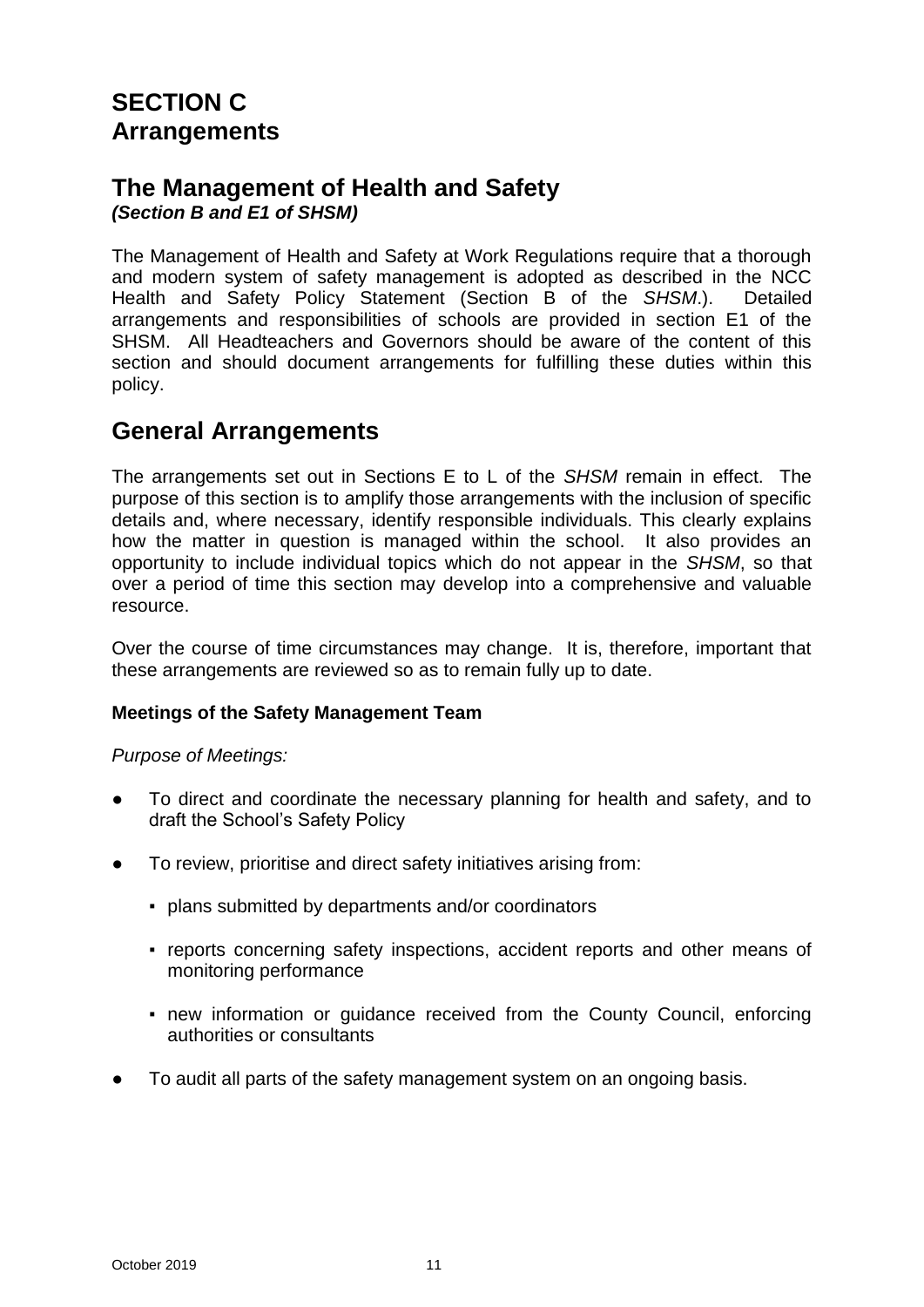#### *Frequency of Meetings*

The frequency of meetings is determined by the size and complexity of the school and number of issues to be dealt with; it is set by the Headteacher. Additional meetings should take place after serious incidents or where necessary. The Governors' Premises Committee meets termly.

# <span id="page-11-0"></span>**Accidents, Near Misses, Violent Incidents**

*(Section F1 and F2 of SHSM)*

#### **Accident Procedure**

In the event of an accident any member of staff is expected to ensure the scene is made safe and give comfort and aid to the injured person. A message must be sent to the school office as an urgent action. An assessment of the injury should be made by the first aider at the earliest opportunity.

Should an ambulance be required it is usually summoned from the main office. If it is clear that the seriousness of the injury requires immediate medical attention, any member of staff should summon the ambulance by calling 999. In this case, again, a message should be sent to the main office as soon as possible to allow plans to be made to meet the ambulance.

- In the event of serious injury or ill health to a student, the parent (or emergency contact) should be contacted immediately using the contact numbers held in the main office. A request to collect their child to take home or to hospital should be made, as appropriate. *Medical treatment or advice should not be delayed if parents or emergency contacts are not available.*
- In circumstances where a student needs to be taken to hospital immediately by ambulance and a parent is not available to accompany them, a member of the school staff should go to the hospital to await the arrival of the parent. On occasion, it may be necessary to take an injured student to hospital in a vehicle belonging to a member of staff. Before this occurs, staff should ensure that their insurance covers this eventuality. Staff should be aware that hospital personnel will stabilise the casualty's condition until the parents arrive and give consent to further treatment.
- Students should only be sent home when a responsible person is present to take care of them. This would normally be a parent/guardian, second emergency contact or close relative.

#### **Record Keeping**

#### *Accident, Near Miss, Violent Incident Logging (ANVIL) System*

• In the case of pupil incidents, an ANVIL report should be completed for all incidents resulting in significant injury such as sprains, strains, lacerations, fractures, injuries to the head and any other unusual injuries. It is important that the member of staff supervising at the time of the incident assists in recording the details accurately.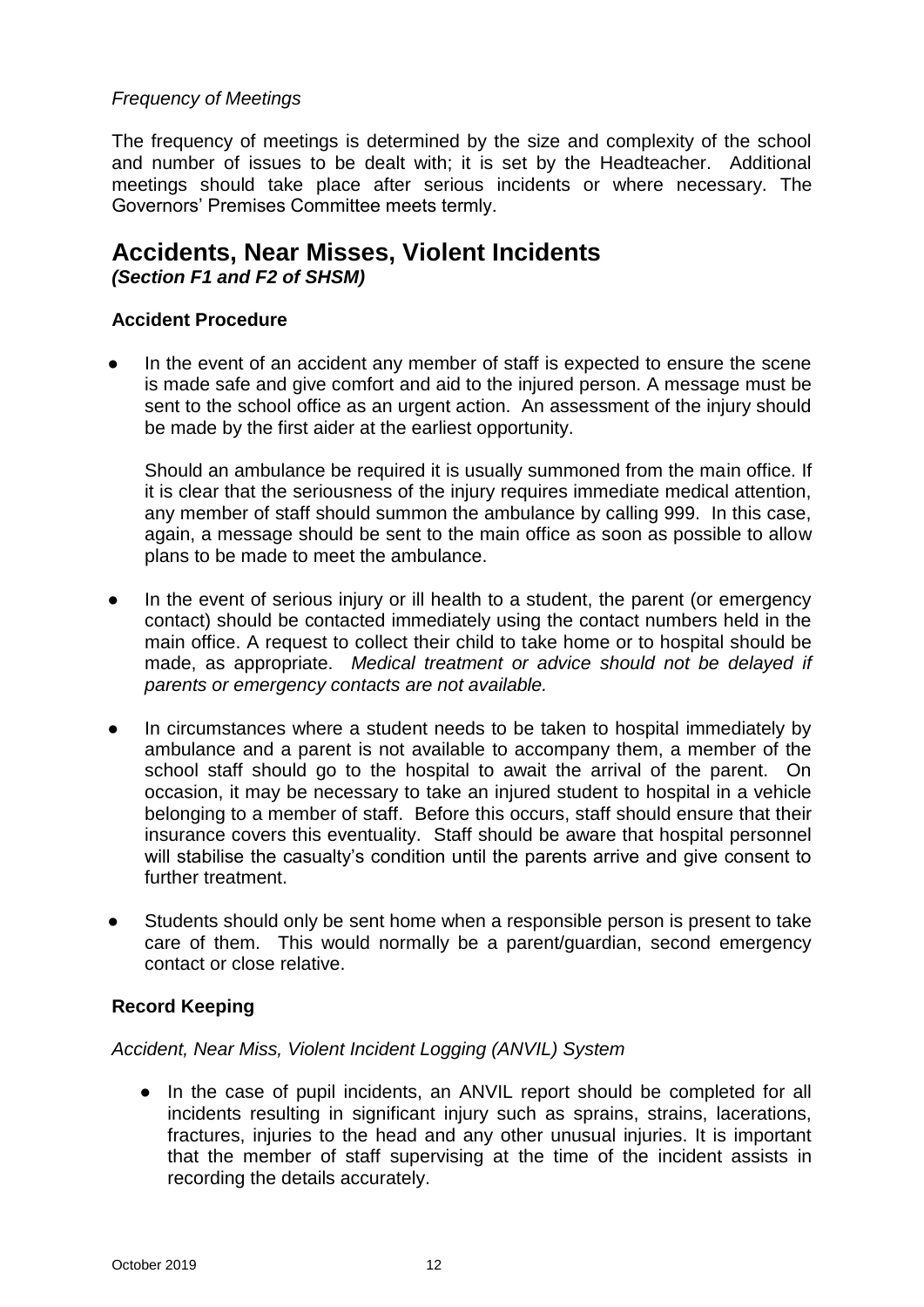- ALL incidents involving staff or visitors must be recorded on ANVIL. There are no exceptions to this. Reports of staff incidents should be completed by the relevant line manager; if the report is completed by another member of staff then the form should be viewed and authorised by the line manager. It is important that actions to prevent recurrence are always recorded and any required actions implemented.*The injured person should not complete the form.*
- In all cases, the ANVIL report form must be submitted to the Headteacher or authorised senior officer for approval prior to the form being submitted to the Corporate Health and Safety Team.

#### *School Accident Book/Form*

● In the case of insignificant or minor injuries to pupils, which may only require that the pupil be comforted, the school records details of the injury and treatment rendered in the school's own accident book. In order to comply with the requirements of the Data Protection Act only one record per page should be completed. Each record should be detached on completion and kept in the school office. It is important that treatment rendered by the first aider is recorded.

It is important to indicate the responsibilities of staff when reporting accidents. The Safety Coordinator or Headteacher/senior member of staff should monitor records to identify accident trends.

#### **Accident Investigation**

The Safety Coordinator should advise staff on the appropriate level of response.

A senior member of staff should undertake an investigation using form ACC2 if the incident is serious, complex or one which may have serious repercussions.

In the most serious cases the school should call in a Health and Safety Advisor. If appropriate, they will undertake a full accident investigation and take photographs and witness statements.

#### **Reportable Injuries**

The Health and Safety Executive (HSE) should be notified of an incident immediately in the following circumstances:

- Death or 'specified injuries' in respect of employees
- Death of a pupil
- 'dangerous occurrences''
- 'occupational diseases'
- 'injuries to students or non-employees, arising out of or in connection with work activities, where the injured person is taken directly to hospital from the scene of the incident and receives treatment.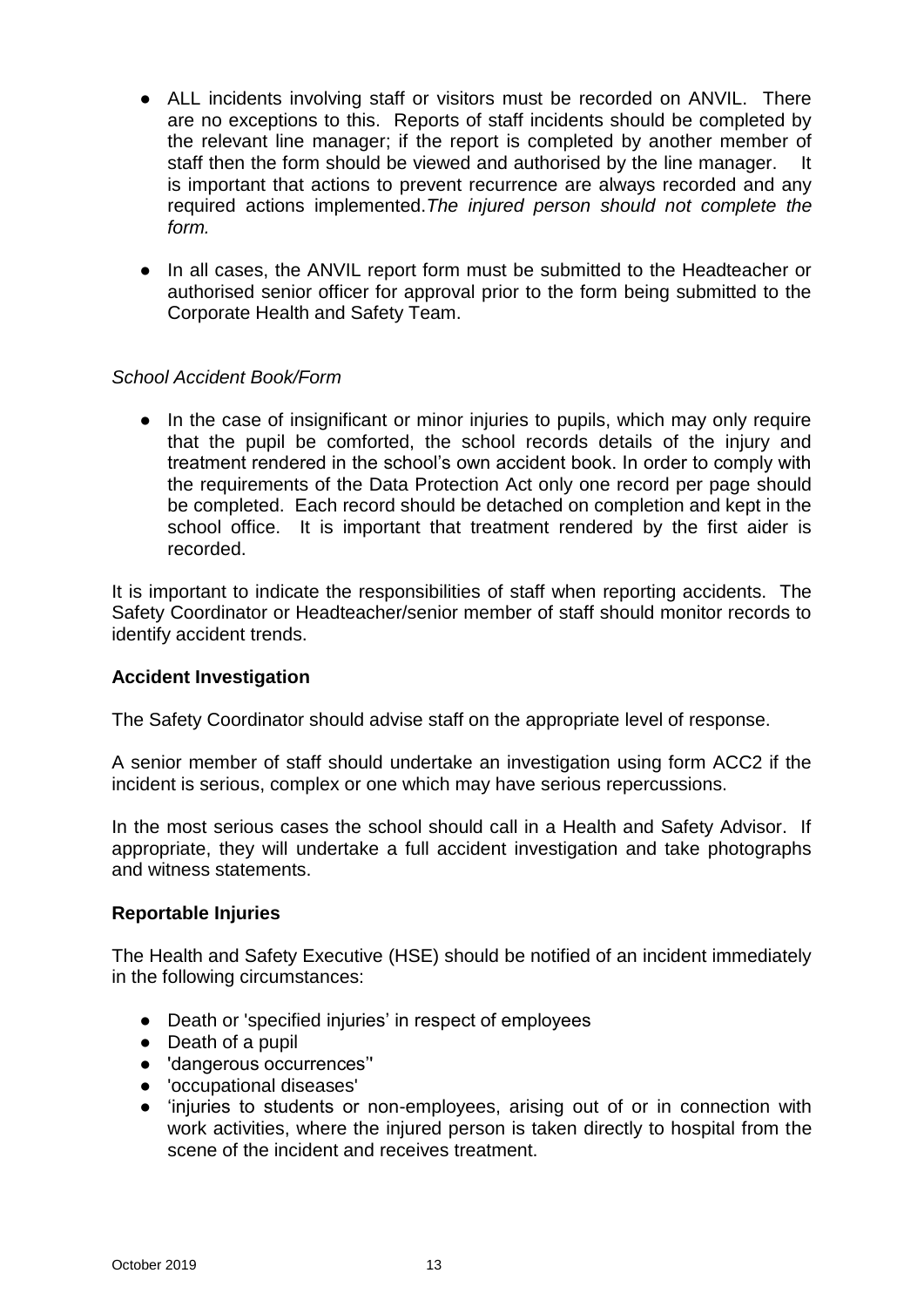In the case of injuries to employees resulting in an over-seven days' absence from work, these should be reported to the HSE within 15 working days. This should be done using the information about the incident recorded on the ANVIL e-form.

#### **All notifiable incidents can be reported to the HSE via their on-line reporting system.**

#### <span id="page-13-0"></span>**First Aid Arrangements** *(Section F3 of SHSM)*

First aid arrangements are given below:

- A member of staff should be nominated to act as first aid coordinator. They should take on the responsibility for ordering items and replenishing first aid boxes and ensuring that certificates remain current
- In High Schools at least two members of staff should be trained to the full First Aid at Work standard and staff in practical areas (PE, Science, Design & Technology) trained to at least the emergency aid level. The position should be monitored to take account of staff turnover.
- First aid boxes should be located in the main office, the staff room and keystage areas.
- Ideally a medical room should be available; supervision of this facility must always be a consideration. In more serious cases the child should be transferred to the care of parents as soon as possible
- Other relevant arrangements or need for information may include:
	- arrangements for first aid training/emergency aid training
	- **EXECT:** arrangements for community association activities
	- arrangements for parties on off site visits
- *The main first aiders in school are Mrs L Jobling, Mrs L Dodds & Miss R Murray.*

# <span id="page-13-1"></span>**Health Matters**

#### *Policy on Supporting Pupils with Medical Conditions*

- The means of identifying students' medical needs should be established:
	- in the school's prospectus
	- by writing letters to parents
	- on intake forms which require parents to identify medical needs
- Staff should only administer prescribed medication with the agreement of the Headteacher and only when a parental consent form has been completed. The medication should only be administered during school hours where this is unavoidable.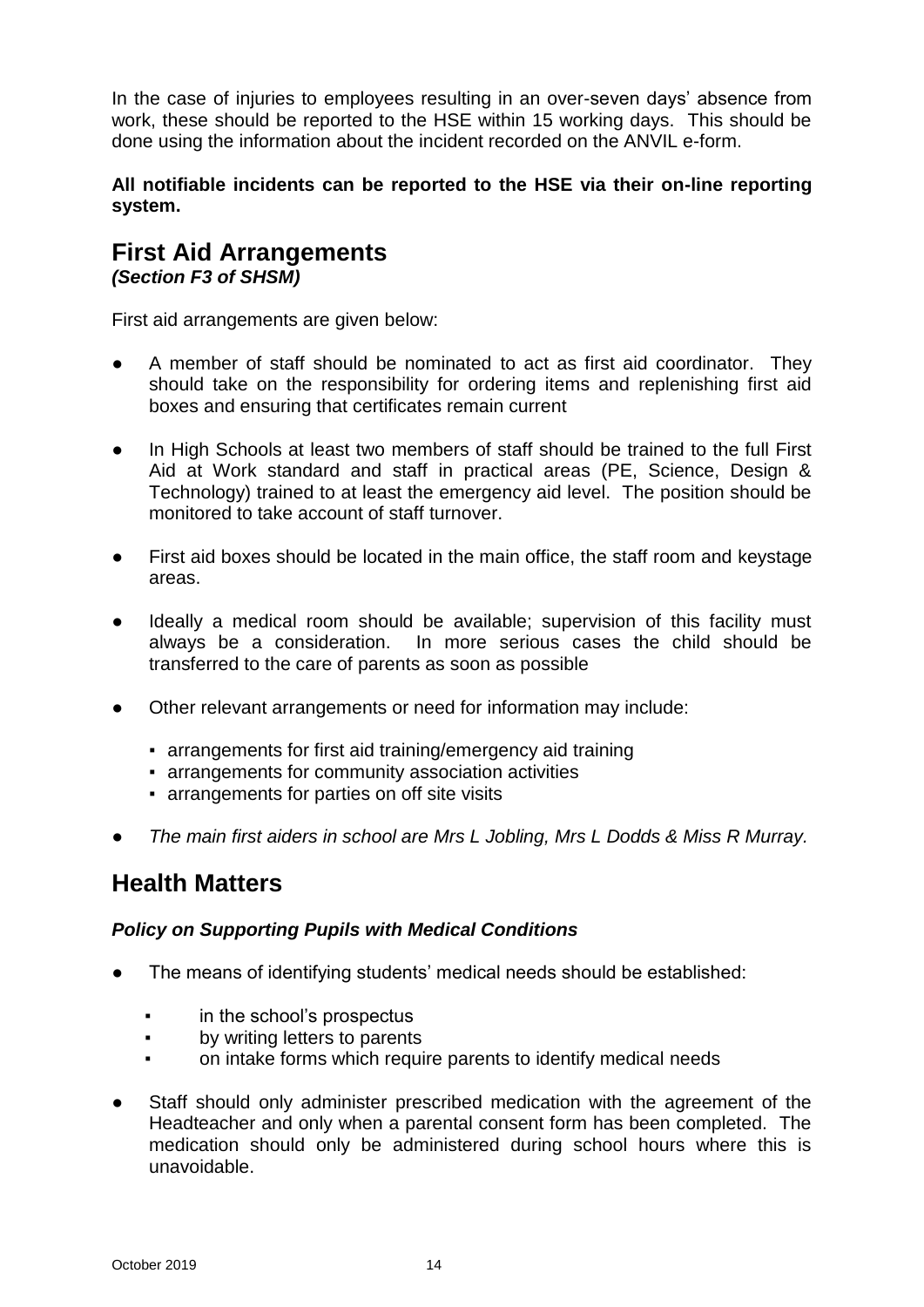- Arrangements should be made for the storage of medication in school in a secure cabinet, usually in the main office. The exception to this is emergency medication, such as asthma inhalers or auto injector pens, which should not be locked away.
- Medication should be suitably labelled with details of name and dosage
- All staff should know the location of students' health care plans, where they exist for more serious conditions. The arrangements for updating them should be agreed. First aiders should have a comprehensive list of a student's medical requirements. Medical input to the individual health care plans should be sought from the School Nurse Service.
- Arrangements should be made to train staff, particularly to recognise and deal with anaphylaxis, asthma, diabetes and epilepsy via the School Nurse Service.
- Administration of non-prescribed Paracetamol tablets (500 mg) should be kept to a minimum, though it is permissible in certain circumstances, such as period pains and migraine. The following will still be required:
	- Parental consent
	- Record of issue
	- Details of any allergies

#### *Staff Health (including stress management)*

#### *(Section K1 of SHSM)*

Schools should note the content of section K1 'Health' of the SHSM, which signposts to health related policies, and include their own arrangements for complying with these.

# <span id="page-14-0"></span>**Building, Site Maintenance and Commissioning Services Independently**

*(Section E3, G3, H3, J1, J2 of SHSM)*

- The Headteacher is in charge of the maintenance of the school site and its buildings. All staff have a responsibility to notify the Caretaker of any defects they find via the defect reporting book*.* The Caretaker is responsible for arranging repairs, either directly via a contractor or by reporting defects to NCC Property Services Help Desk *(for those schools which take advantage of this SLA)*. The Property Help Desk can be reached by telephoning 01670 624843 or by using their on-line portal. The need for emergency repairs should be notified in the same manner. This will enable Property Services to prioritise and assign workloads accordingly and will allow requests for work to be traceable.
- The School has developed a contractors induction pack and an HSC1 form is completed to record the essential exchange of H&S information between the school and the contractor in relation to works to be undertaken. The Caretaker is responsible for liaison with Property Services staff (where appropropriate) and contractors in order to coordinate any necessary safety precautions during the progress of any building/site maintenance. This may entail completion of the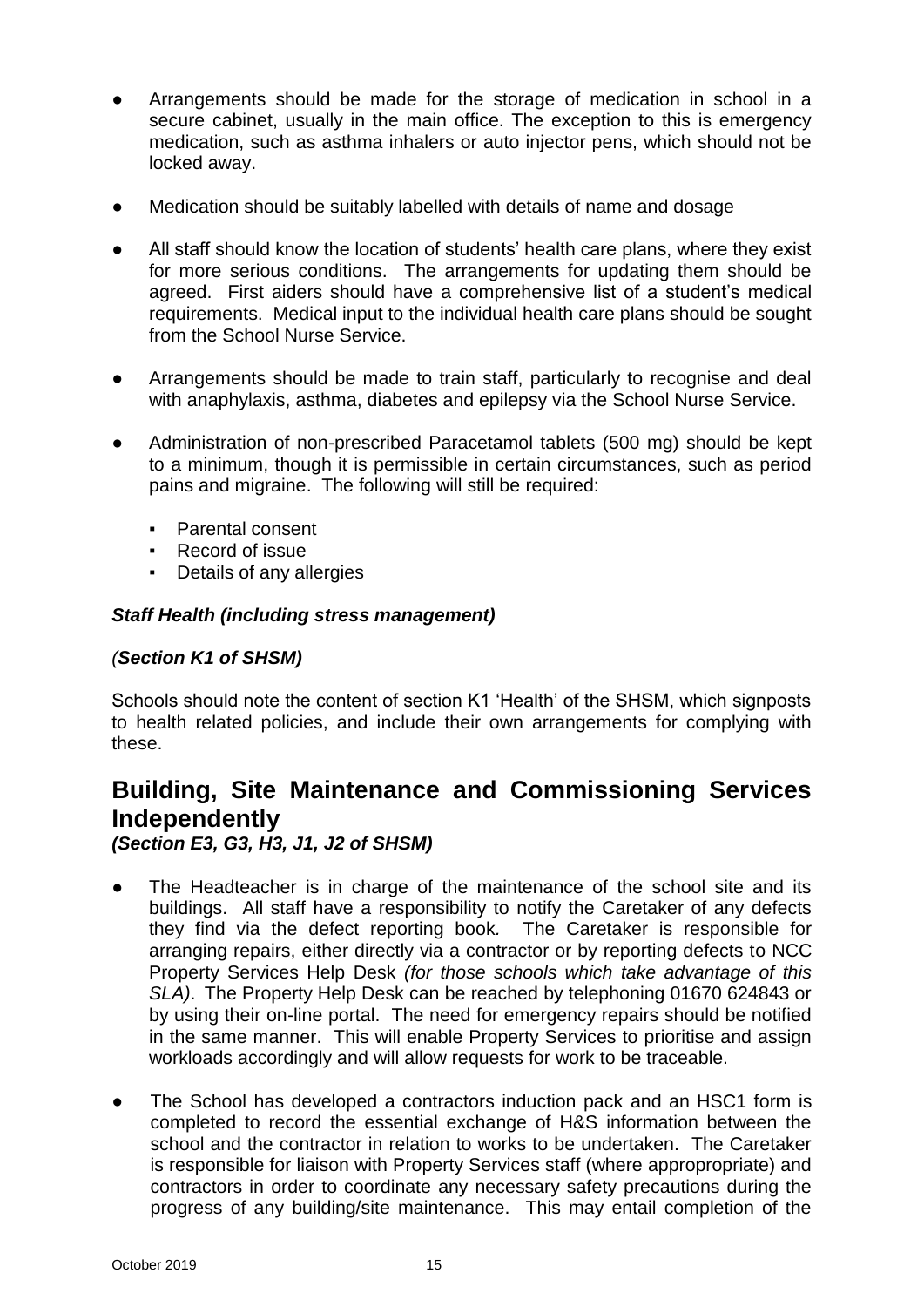HSC1 form, when required. The schools consistent application of HSC1 and N1 processes is essential in ensuring that are asbestos in-situ is not disturbed. *(SHSM: J2)*

Those schools which choose to commission services independently must ensure that the protocols detailed in section E3 are implemented. In particular, construction work must not commence unless an N1 form has been completed and approved by Property Services. It is particularly important that the specification for any alternative statutory inspection and testing services is comparable to services commissioned by Property Services. Additionally, the headteacher must be fully aware of ongoing Duty Holder responsibilities to ensure arrangements are adequate and any essential remedial actions highlighted are dealt with appropriately. *(SHSM: J1)*

#### <span id="page-15-0"></span>**Maintenance and Testing of Equipment** *(Section E1, G1 of SHSM)*

With regard to the above, appropriate arrangements need to be in place and person(s) identified to ensure that:

- internal school procedures are established and followed
- liaison with the County Council and contractors takes place
- full records relating to statutory testing are maintained. These will include:
	- Annual safety tests of 240v portable electrical appliances **(***L4 of SHSM)*
	- 5 yearly fixed wiring inspection **(***L4 of SHSM)*
	- Fire safety checks *(Section 5 of the Fire Log Book)*
	- Water hygiene test **(***H8 of SHSM)*

RCD testing will also be carried out and the results recorded.

# <span id="page-15-1"></span>**Fire Safety and Emergencies**

*(Fire Log Book)*

- The Head should ensure that the fire risk assessment in section 4 of the Fire Log Book is completed for each building and reviewed annually. Several parties should be involved in the completion of this task
- The Fire and Emergency Coordinator (nominated by the Headteacher) is responsible for devising and coordinating fire drills and maintaining records in the Fire Log Book, such as fire drills and fire alarm tests
- Fire drills should take place each term
- The following arrangements for fire precautions should be in place to ensure that:
	- Flammable liquids are stored in a locked metal cupboard
	- Fire doors are always closed and never wedged open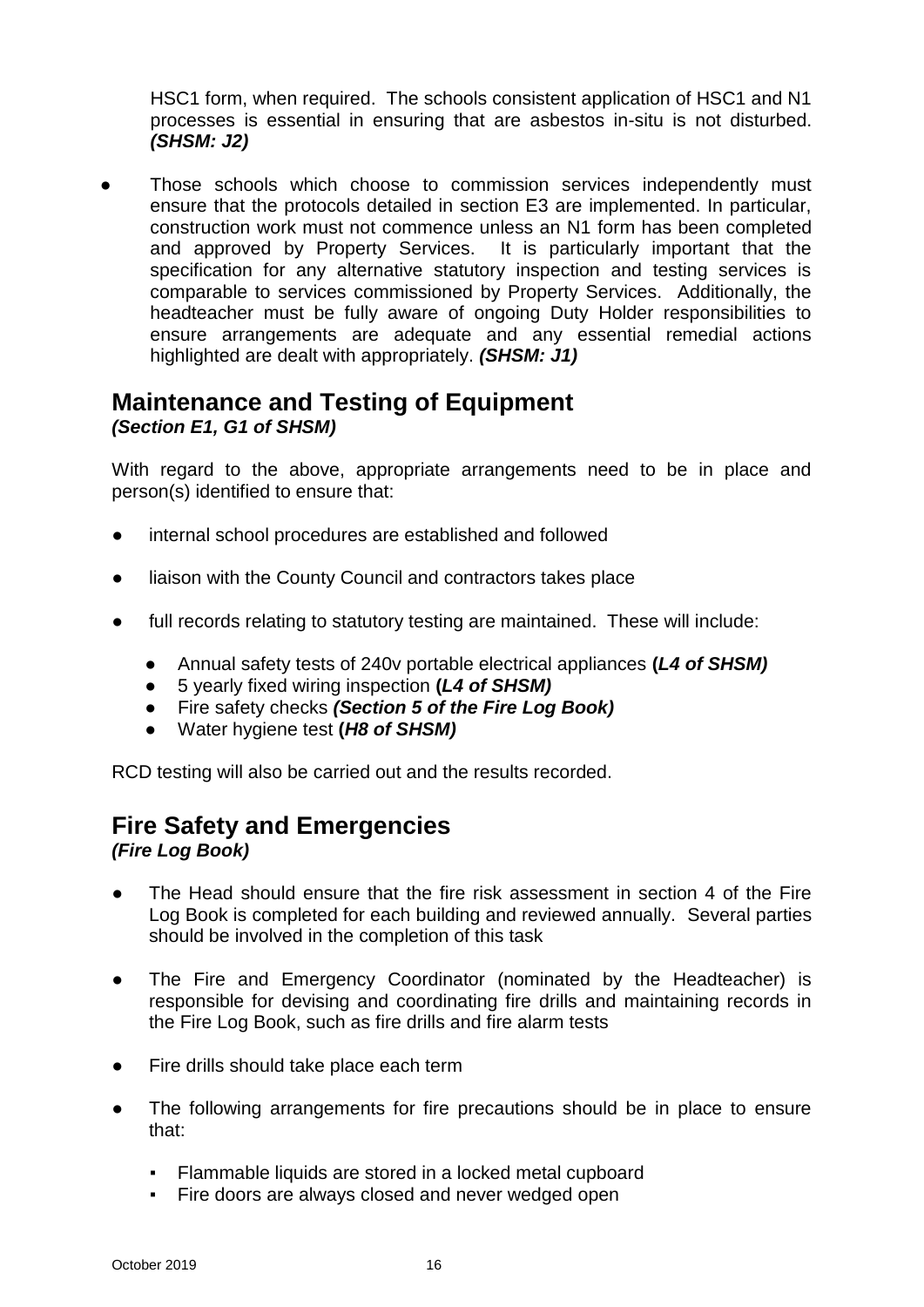- Waste materials are collected daily and are stored in a locked area until collection by the Council
- Electrical equipment not in use is always isolated from the mains.
- Issues arising out of inspections undertaken by the NCC Fire Safety Officer are actioned quickly.

# <span id="page-16-0"></span>**Safeguarding**

A separate safeguarding pack has been completed detailing specific school arrangements.

Most schools have security systems in place including fence lines, locks and door access systems which afford authorised access only and allow movement between different parts of buildings at specific times. In addition, many schools have adopted signing in systems and issue visitors' badges to authorised visitors.

All vehicle movements on site should be subject to a detailed risk assessment.

All individuals who have unrestricted access to pupils are subject to DBS arrangements and details are maintained in the school central register. Trained Designated Safeguarding Officers are available within school.

Such measures enable schools to be secure and safeguard staff and students against the risks of unauthorised entry to specific site areas and school buildings.

Please refer to School Safeguarding Policy for further details.

#### <span id="page-16-1"></span>**Risk Assessment** *(Section E6 of SHSM)*

A written assessment of all activities that involve a significant risk to health or safety should be produced, in which the hazards, risks and necessary precautions are identified. The Corporate Health and Safety Team provides further guidance and several generic assessments are available to schools via the Corporate Health and Safety webpage. However, most assessments are best done in light of the particular circumstances in the school, and by school staff. Once completed, there is a need to undertake a periodic review of the assessment to check they are still valid. A review may also be needed following an accident or when the activity changes.

With regard to teaching, in many cases standard national texts and model risk assessments are provided by organisations such as CLEAPSS, AfPE and DATA. Where relevant these should be adopted, adapted and implemented.

Where appropriate, the precautions detailed in the risk assessment should be transcribed into relevant working documents, such as a lesson plans or worksheets. Risk assessments should be indexed for easy retrieval.

Manufacturers' safety data sheets should be obtained for all hazardous products used in school (except where 'haz-cards' are provided by CLEAPSS for Science chemicals). Risk assessments should also be completed for activities involving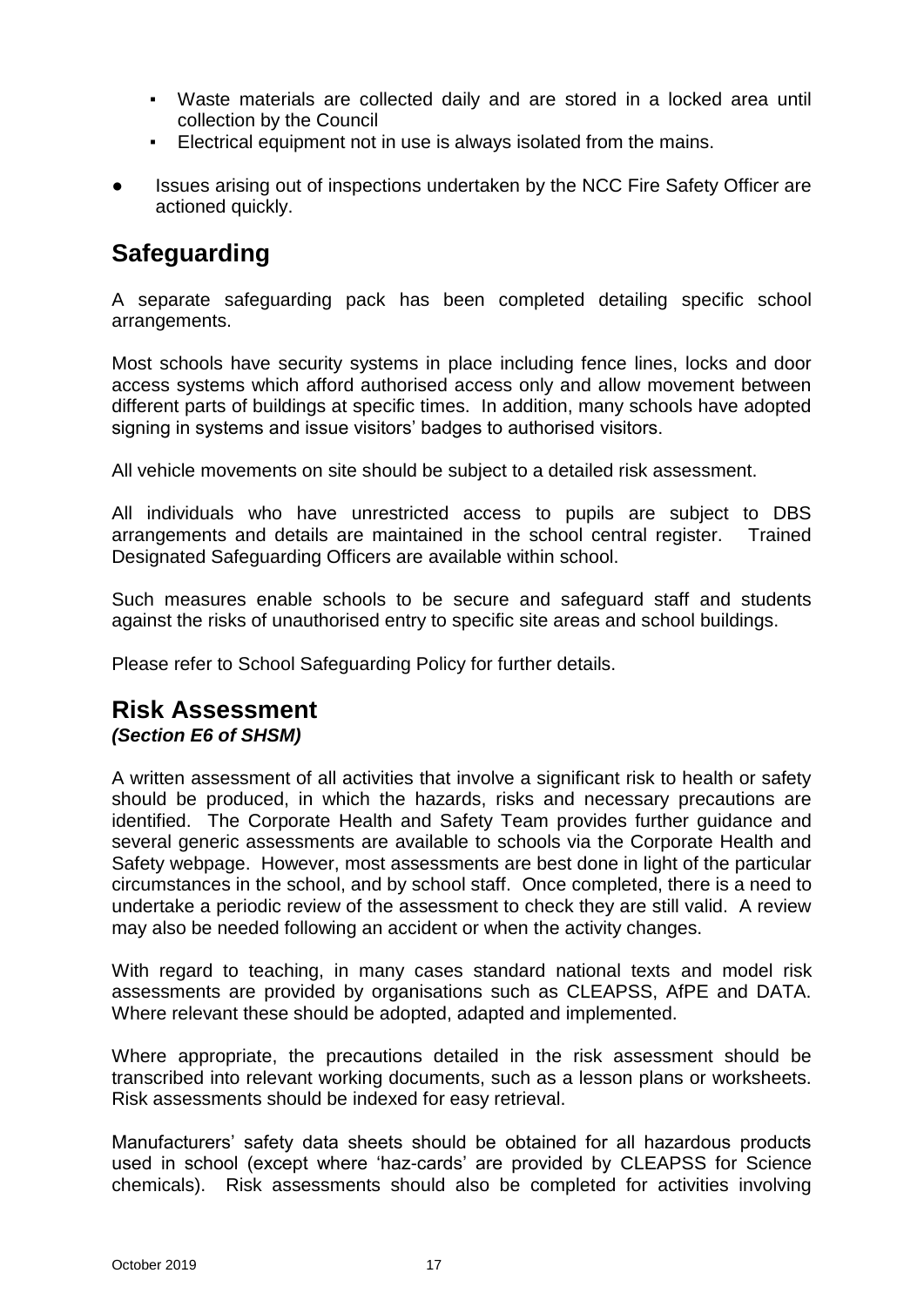hazardous chemicals. Further information is contained within the COSHH section of the SHSM *(Section H1*)

*Mr P Trewick, Caretaker maintains records of risk assessments in relation to all products utilised.*

# <span id="page-17-0"></span>**Manual Handling**

*(Section L1 of SHSM)*

A written assessment of all manual handling tasks likely to involve risk of injury should be produced. Wherever reasonably practicable, procedures and practices should be changed to eliminate or otherwise reduce manual handling tasks.

Manual handling training is provided to staff where appropropriate.

#### <span id="page-17-1"></span>**Display Screen Equipment** *(Section L2 of SHSM)*

Staff who are using computer workstations regularly and for a significant part of their working day (defined as 'computer users') should be provided with a suitable workstation which is ergonomically designed to minimise the stresses and strains of this type of work. In practice this requires the provision of adjustable furniture to provide optimum support and comfort for the user and a clear screen display which is set up to avoid unwanted reflections.

All defined 'computer users' should complete a self-assessment of their workstation which is then passed to a trained workstation assessor to be verified. Each school should have at least one member of staff who is suitably trained in carrying out DSE workstation assessments. All workstations must be assessed periodically and new workstations must be assessed before being put into use.

The cost of reimbursement of eye tests for users and the provision of corrective spectacles, where deemed necessary solely for DSE use, is delegated to schools.

# <span id="page-17-2"></span>**Machinery and Work Equipment**

*(Section G1 of SHSM)*

All new machinery and work equipment should be selected through assessment to ensure that it is appropriate for the intended purpose. All such equipment must be maintained in safe working order, usually by a specialist contract via an SLA or other such contract.

# <span id="page-17-3"></span>**Educational Visits**

All school trips are planned by a competent Party Leader. The details relating to the planning process are entered into the County Council's Evolve system. These details are then checked by the appointed School's Educational Visits Coordinator (EVC) who has undertaken the County Council's recognised training course.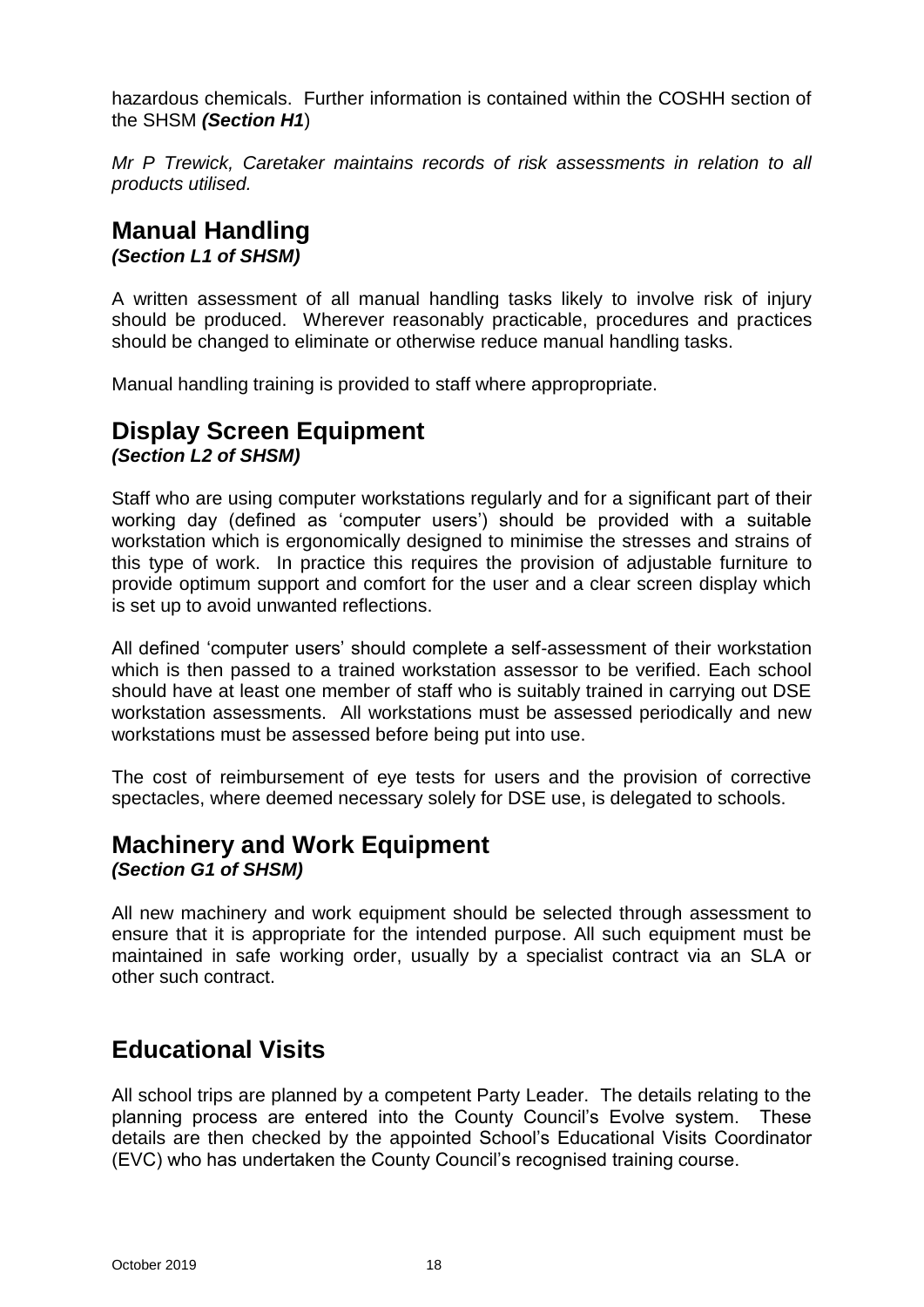The EVC must ensure that suitable and sufficient risk assessments are in place and a complete Evolve submission has been made for both Category 1 and Category 2 visits. Additionally, the EVC should ensure that members of staff are aware of, and have access to the County Council's Code of Practice for Off-Site Educational Visits. Where necessary, advice is to be sought from the County Council's Health and Safety Adviser (Educational Visits).

All Category 1 visits must be approved by the Headteacher.

In the case of Category 2 visits, following approval by the Headteacher, the school's submission is assessed by the Health and Safety Advisor (Educational Visits) before final approval is made for the visit to go ahead.

Category 1 and Category 2 visits must not proceed unless these approvals have been provided..

The school has it's own policy on Off-Site Educational visits, a copy of which has been uploaded onto Evolve.

#### **Outdoor Play Equipment and PE Equipment**  *(Section G5 of SHSM)*

The school play equipment is checked regularly by school staff and inspected at least annually by a competent contractor (either via SLA with NCC or arranged independently by the school). Written records of these inspections are maintained.

Any actions identified in the annual Play Equipment Inspection report are initiated immediately or referred to the Governors Property Group. Where necessary, equipment is taken out of use temporarily until repairs are completed.

Further details about outdoor play equipment can be found in section G5 of the SHSM. This guidance should be followed when planning the installation of any new equipment. An independent commissioning inspection should be undertaken prior to the equipment being brought into use.

Likewise, similar arrangements are in place for the inspection and maintenance of PE/Gym equipment. A contract is in place with a qualified contractor to undertaken a formal inspection of this equipment.

#### <span id="page-18-0"></span>**Information and Training** *(Section E2 of SHSM)*

Staff will be provided with appropriate information and training to enable then to undertake and supervise school activities. Examples of such activities include the safe use of substances, machines and other items of work equipment. Training requirements for staff are identified via a training needs analysis which would also consider any specialist safety training requirements.

Training needs should be prioritised in an annual training plan and costed to allow appropriate allocation of the school's training budget.